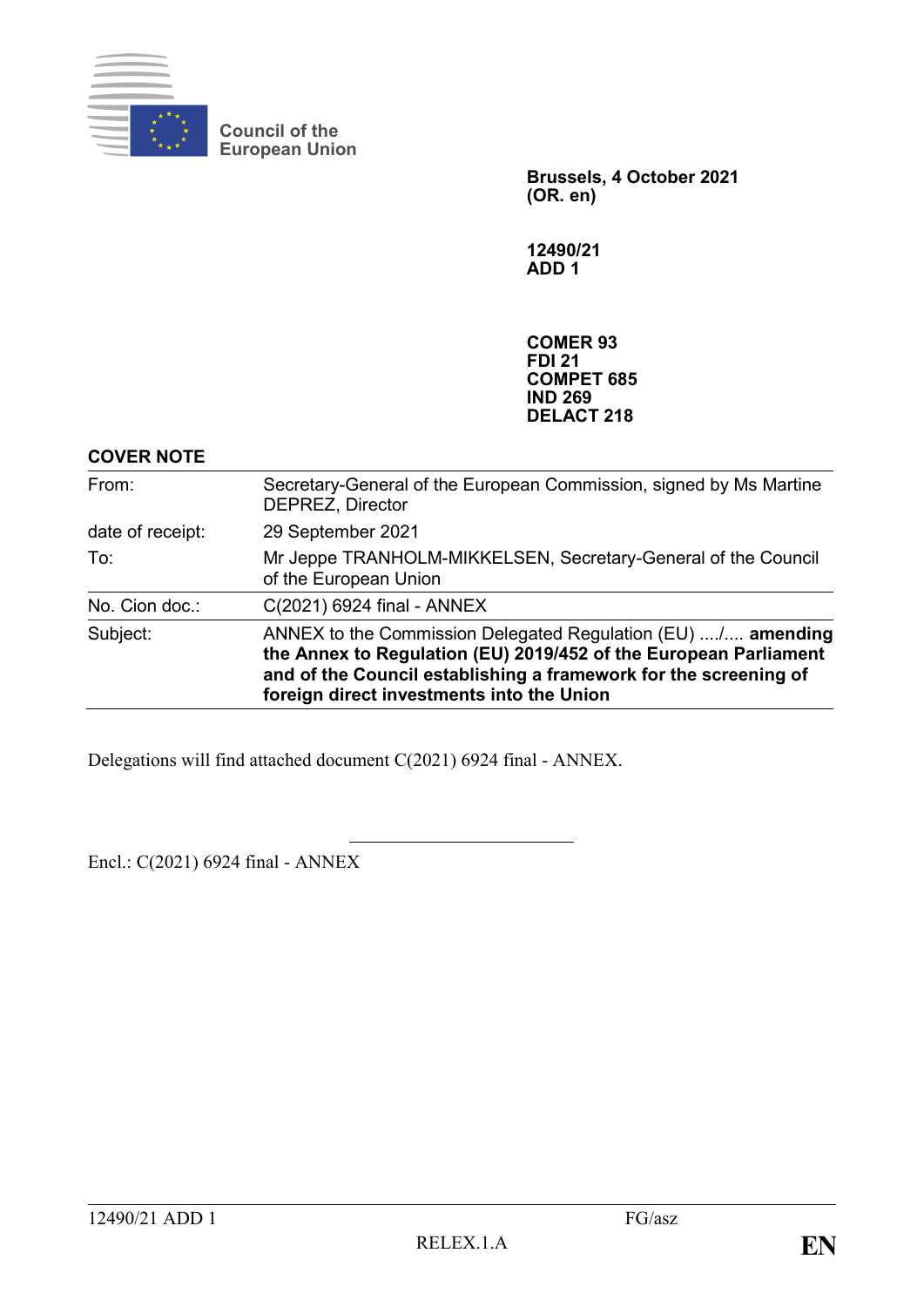

EUROPEAN **COMMISSION** 

> Brussels, 29.9.2021 C(2021) 6924 final

ANNEX

## **ANNEX**

**to the**

**Commission Delegated Regulation (EU) ..../....**

**amending the Annex to Regulation (EU) 2019/452 of the European Parliament and of the Council establishing a framework for the screening of foreign direct investments into the Union**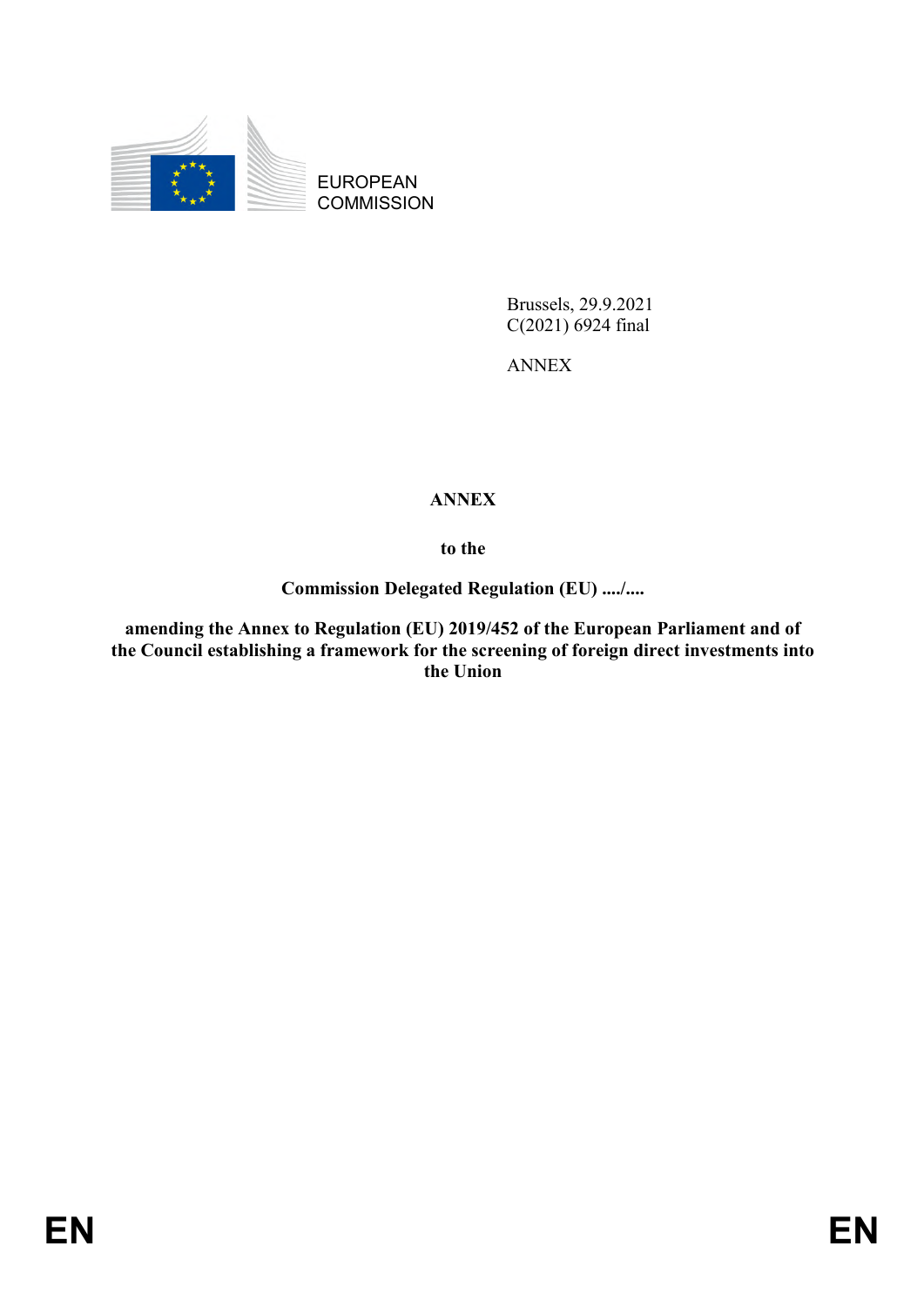## **ANNEX**

## "ANNEX

List of projects or programmes of Union interest referred to in Article 8(3)

1. European GNSS programmes (Galileo & EGNOS)**<sup>1</sup>**

Regulation (EU) No 1285/2013 of the European Parliament and of the Council of 11 December 2013 on the implementation and exploitation of the European satellite navigation systems and repealing the Council Regulation (EC) No 876/2002 and Regulation (EC) No 683/2008 of the European Parliament and of the Council (OJ L 347, 20.12.2013, p. 1).

2. Copernicus**<sup>2</sup>**

Regulation (EU) No 377/2014 of the European Parliament and of the Council of 3 April 2014 establishing the Copernicus Programme and repealing Regulation (EU) No 911/2010 (OJ L 122, 24.4.2014, p. 44).

3. Preparatory Action on Preparing the new EU GOVSATCOM programme:

Regulation (EU, Euratom) 2018/1046 of the European Parliament and of the Council of 18 July 2018 on the financial rules applicable to the general budget of the Union, amending Regulations (EU) No 1296/2013, (EU) No 1301/2013, (EU) No 1303/2013, (EU) No 1304/2013, (EU) No 1309/2013, (EU) No 1316/2013, (EU) No 223/2014, (EU) No 283/2014, and Decision No 541/2014/EU and repealing Regulation (EU, Euratom) No 966/2012, and in particular Article 58(2)(b) thereof [\(OJ L 193, 30.7.2018, p. 1\)](https://eur-lex.europa.eu/legal-content/EN/AUTO/?uri=OJ:L:2018:193:TOC).

4. Space Programme:

Regulation (EU) 2021/696 of the European Parliament and of the Council of 28 April 2021 establishing the Union Space Programme and the European Union Agency for the Space Programme and repealing Regulations (EU) No 912/2010, (EU) No 1285/2013 and (EU) No 377/2014 and Decision No 541/2014/EU (OJ L 170, 12.5.2021, p. 69).

5. Horizon 2020 including research and development programmes pursuant to Article 185 TFEU, and joint undertakings or any other structure set up pursuant to Article 187 TFEU:

Regulation (EU) No 1291/2013 of the European Parliament and of the Council of 11 December 2013 establishing Horizon 2020 – the Framework Programme for Research and Innovation (2014-2020) and repealing Decision No 1982/2006/EC (OJ L 347, 20.12.2013, p. 104), including actions therein relating to Key Enabling Technologies such as artificial intelligence, robotics, semiconductors and cybersecurity.

6. Horizon Europe, including research and development programmes pursuant to Article 185 TFEU, and joint undertakings or any other structure set up pursuant to Article 187 TFEU:

 $\mathbf{1}$ <sup>1</sup> Regulation (EU) No 1285/2013 is maintained in this Annex in view of Article 110(1) of Regulation (EU) 2021/696.

<sup>&</sup>lt;sup>2</sup> Regulation (EU) No 377/2014 is maintained in this Annex in view of Article 110(1) of Regulation (EU) 2021/696.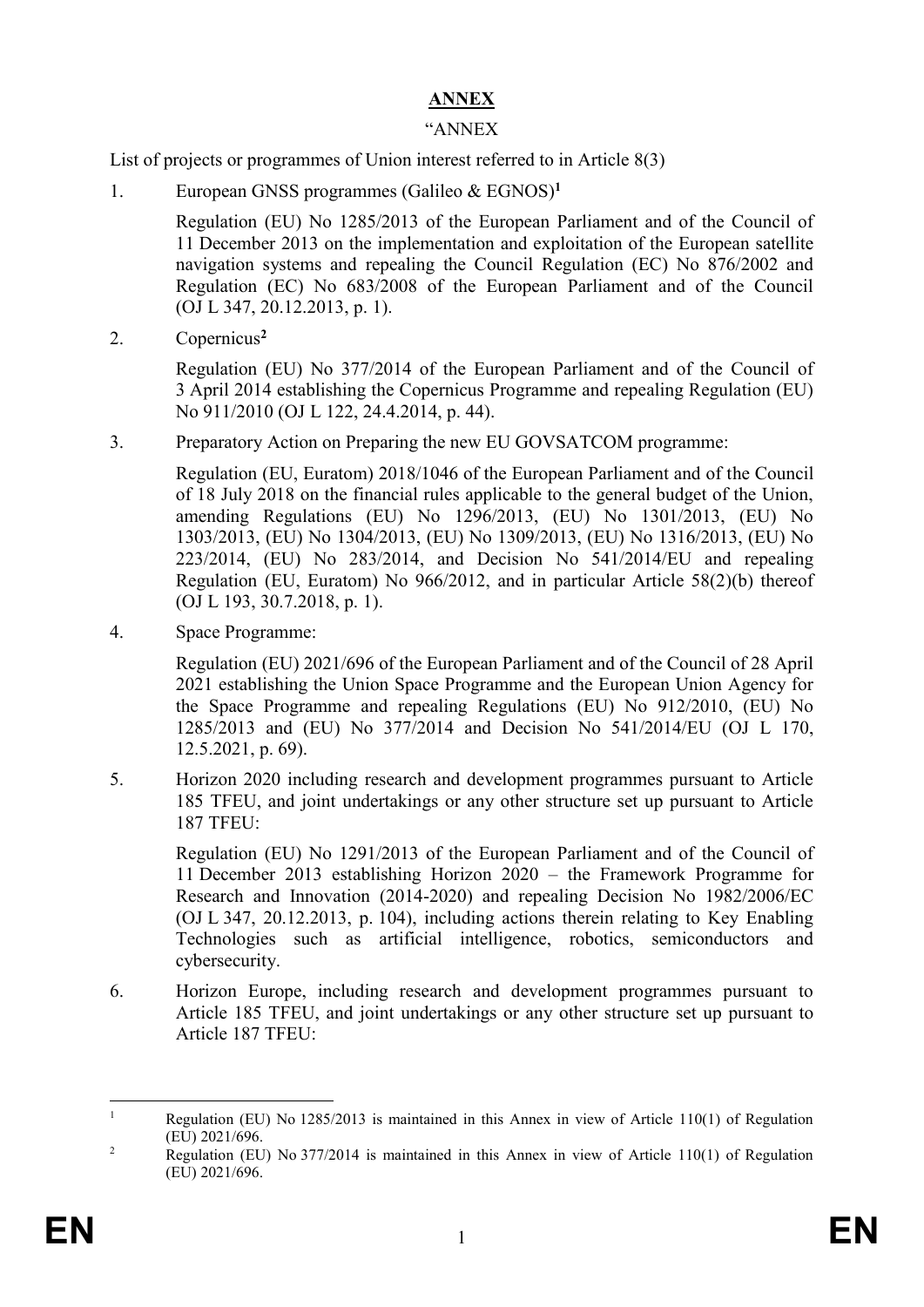Regulation (EU) 2021/695 of the European Parliament and of the Council of 28 April 2021 establishing Horizon Europe – the Framework Programme for Research and Innovation, laying down its rules for participation and dissemination, and repealing Regulations (EU) No 1290/2013 and (EU) No 1291/2013 (OJ L 170, 12.5.2021, p. 1).

7. Euratom Research and Training Programme 2021-2025:

Council Regulation (Euratom) 2021/765 of 10 May 2021 establishing the Research and Training Programme of the European Atomic Energy Community for the period 2021-2025 complementing Horizon Europe – the Framework Programme for Research and Innovation and repealing Regulation (Euratom) 2018/1563 (OJ L 167 I, 12.5.2021, p. 81).

8. Trans-European Networks for Transport (TEN-T):

Regulation (EU) No 1315/2013 of the European Parliament and of the Council of 11 December 2013 on Union guidelines for the development of the trans-European transport network and repealing Decision No 661/2010/EU (OJ L 348, 20.12.2013, p. 1).

9. Trans-European Networks for Energy (TEN-E):

Regulation (EU) No 347/2013 of the European Parliament and of the Council of 17 April 2013 on guidelines for trans-European energy infrastructure and repealing Decision No 1364/2006/EC and amending Regulations (EC) No 713/2009, (EC) No 714/2009 and (EC) No 715/2009 (OJ L 115, 25.4.2013, p. 39).

10. Trans-European Networks for Telecommunications**<sup>3</sup>** :

Regulation (EU) No 283/2014 of the European Parliament and of the Council of 11 March 2014 on guidelines for trans-European networks in the area of telecommunications infrastructure and repealing Decision No 1336/97/EC (OJ L 86, 21.3.2014, p. 14).

11. Connecting Europe Facility:

Regulation (EU) 2021/1153 of the European Parliament and of the Council of 7 July 2021 establishing the Connecting Europe Facility and repealing Regulations (EU) No 1316/2013 and (EU) No 283/2014 (OJ L 249, 14.7.2021, p. 38).

12. Digital Europe Programme:

Regulation (EU) 2021/694 of the European Parliament and of the Council of 29 April 2021 establishing the Digital Europe Programme and repealing Decision (EU) 2015/2240 (OJ L 166, 11.5.2021, p. 1).

13. European Defence Industrial Development Programme:

Regulation (EU) 2018/1092 of the European Parliament and of the Council of 18 July 2018 establishing the European Defence Industrial Development Programme aiming at supporting the competitiveness and innovation capacity of the Union's defence industry (OJ L 200, 7.8.2018, p. 30).

14. Preparatory Action on Defence Research:

 $\overline{3}$ <sup>3</sup> Regulation (EU) No 283/2014 is maintained in this Annex in view of Article 27(2) of Regulation (EU) 2021/1153 establishing the Connecting Europe Facility and repealing Regulations (EU) No 1316/2013 and (EU) No 283/2014.